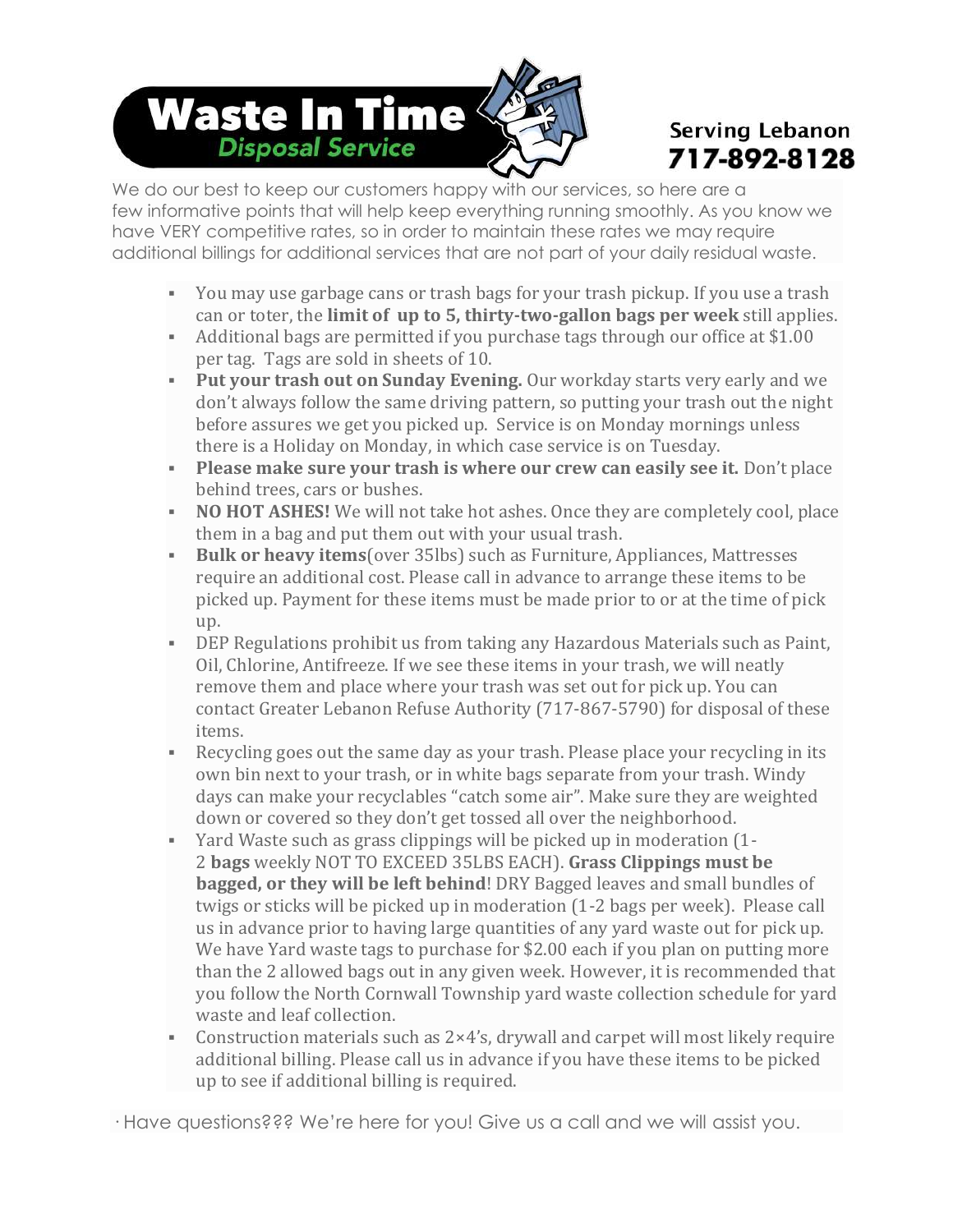

## **Serving Lebanon** 717-892-8128

## The Recycling Myth

A common misconception people have about recycling is they think it means placing items in their recycling bin—often, as much as possible. However, recycling is a system of collecting and processing used materials that still have value, in order to transform them into new products. This means that not everything is recyclable. And just because a product has a recycling symbol on the bottom does not mean that it's recyclable. So, why is it important to debunk the recycling myth? Though most of us are well-intentioned, when we put materials in the bin that don't belong, we're contaminating the recycling stream, which negatively impacts our environment and economy. We need your help to recycle right!

## What Can Be Recycled?

Only the following materials can be recycled. Think of them as the "Big 4". Everything else should be placed in your trash. If you aren't sure, remember this phrase: **"When in doubt, throw it out!"** LCSWMA will transform discarded waste into renewable energy.

#### **CORRUGATED CARDBOARD:**

This includes any size material consisting of a fluted corrugated sheet, like **shipping boxes, packing boxes, CLEAN pizza boxes (no grease or food remnants),** etc. Flatten all boxes and remove packaging including Styrofoam, peanuts, bubble wrap and plastic liners. **Do NOT put paperboard (cereal boxes, shoe boxes), newsprint or junk mail in the bin.**

#### **PLASTIC BOTTLES AND JUGS:**

**This includes plastic bottles, jars, jugs and anything else with a neck.** Throw away the lids and rinse out any residue. All other plastic material is considered trash. Ignore the numbers, as they don't indicate if something is recyclable. Do NOT put plastic bags, toys, buckets, packaging, Styrofoam, hosing, furniture, or other plastic items in the bin.

#### **METAL FOOD AND BEVERAGE CANS:**

This includes all food and beverage cans made from aluminum or steel. Throw away the lids and rinse out any residue. Do NOT put metal hangers, cooking pots and pans or other scrap metal like foil and pie plates in the bin.

#### **GLASS:**

This includes clear, green, and brown glass bottles and jars. Throw away the lids and rinse out